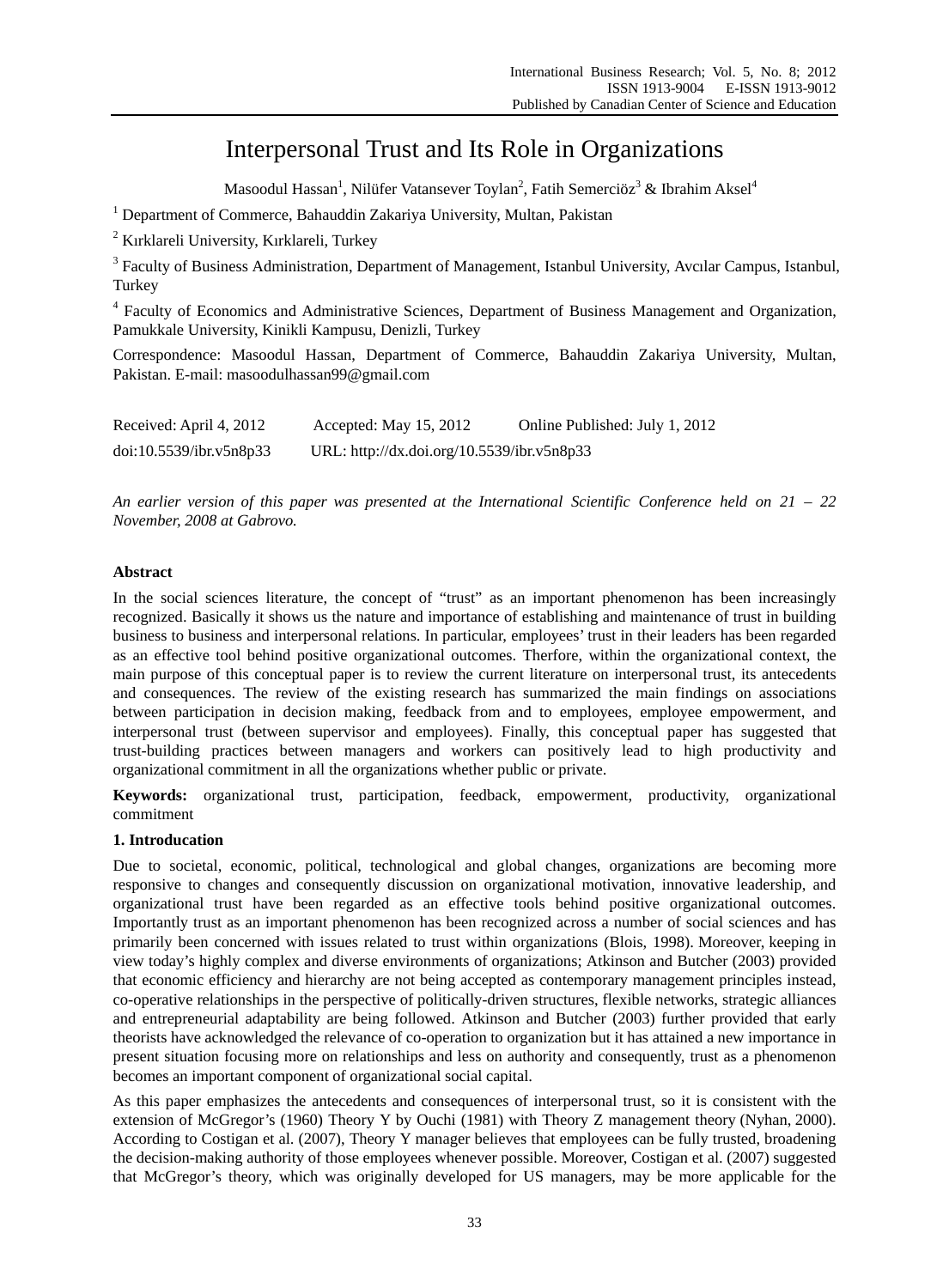collectivist nations (i.e. Turkey, Russia Poland, and Pakistan).

In this article, it is proposed that Nyhan (2000) trust-based model, which was originally developed for public organizations, is equally applicable for all organizations whether public or private. Nyhan (2000) trust-based model proposed that participation in decision making, feedback from and to employees, and empowerment of employees lead to increased interpersonal trust (between supervisor and employee) in public organizations. This model furhter proposed that that these trust-building practices between supervisors and workers can lead to increased productivity and strengthened organizational commitment in public organizations. The main objective of this paper is to examine with the help of literature analysis that Nyhan's (2000) trust-based model is equally applicable for all organizations wheher public or private. Keeping in view this objective, this conceptual paper with the help literature review will start with the meaning of trust as applied within organizational context. A number of "key issues" which emerge as antecedents and consequences of interpersonal trust in shape of participation, feedback, empowerment and resulting organizational productivity and organizational commitment from the literature are then discussed.

#### **2. Literature Review**

#### *2.1 Trust*

Trust is conceptualized as an evolving affect, that is, an interacting set of emotions and assessments that develop and change over time (Young, 2006). According to Nootboom (2003), trust involves the trustor trusts a trustee in one or more aspects of behavior, under certain circumstances. Noteboom (2003) further provided that trustees can be individual people, but also collectives, such as organizations, and institutions. Robbins and Coulter (2005) have defined trust as the belief in the integrity, character, and ability of a leader. Mishra (1996) put trust as, "one party's willingness to be vulnerable to another party based on the belief that the latter party is competent, open, concerned and reliable". According to Connell and Ferres (2003), trust does not come with a pay-check, it has to be earned – it is an ongoing process. Gordon and Scott (2006) provided the economics, psychological, and sociological point of views of trust: 1) Economists put trust as calculative or rational choice between the risks and benefits of trusting. In other words, a course of action is followed that will offer an individual with greatest benefit. 2) Psychologists conceptualize trust in terms of the traits of trustors and trustees and focuses upon a host of internal cognitions that personal traits yield. 3) On the other hand, sociologists see trust as socially embedded properties of relationships among people. Dietz (2006) provided that the concept of trust can be classified as a belief, as a decision, and as an action. Dietz (2006) further provided that to operate the concept of trust, it should go through the phases of belief, decision and an action. Gillespie and Mann (2004) provided that the fundamental importance of interpersonal trust for sustaining team and organizational effectiveness is increasingly being recognized. To explain this, Gillespie and Mann (2004) further provided that employees' trust in their superiors has been associated to a range of productivity-related processes and outcomes that include quality of communication and problem-solving, discretionary effort, organizational citizenship behavior, organizational commitment and the degree of employee turnover. Zhang, Tsui, Song, Li, and Jia (2008) argued that immediate supervisors have close contact with subordinates, consequently, their actions and behaviors are vital in determining the subordinates' attitudes; offer the foundation for trust. Stinglhamber and Vandenberghe (2003) found that supervisory support is a strong indicator of the quality of exchange relationships between employees and supervisors.

As this conceptual paper examines the nature and importance of interpersonal trust, it is necessary to analyze the antecedents and consequences of interpersonal trust. For this purpose, this conceptual paper has reviewed various articles and books. The findings of the same are presented as follows:

#### *2.2 Antecedents of Interpersonal Trust*

Interpersonal trust is among other factors for keeping social order within an organization. McAllister (1995) defines interpersonal trust as "the extent to which a person is confident in and willing to act on the basis of the words, actions, and decisions of another". One kind of interpersonal trust in organizations is hierarchical trust, which focuses on the supervisor-subordinate relationship. Much of the past-hierarchical trust research has examined the subordinate employee's trust of their immediate supervisor. Perry (2004) provided that credibility, decision participation, empowerment, and feedback were significant predictors of supervisor trust. Thoms, Dose, and Scott (2002) found significant relationship between job satisfaction and trust in the immediate supervisor and in management. What are the antecedents of Interpersonal Trust? First of all this conceptual study will look at the participation as an antecedent of interpersonal trust.

#### 2.2.1 Participation

Where employees own the organization, its corporate philosophy and vision, participate in corporate planning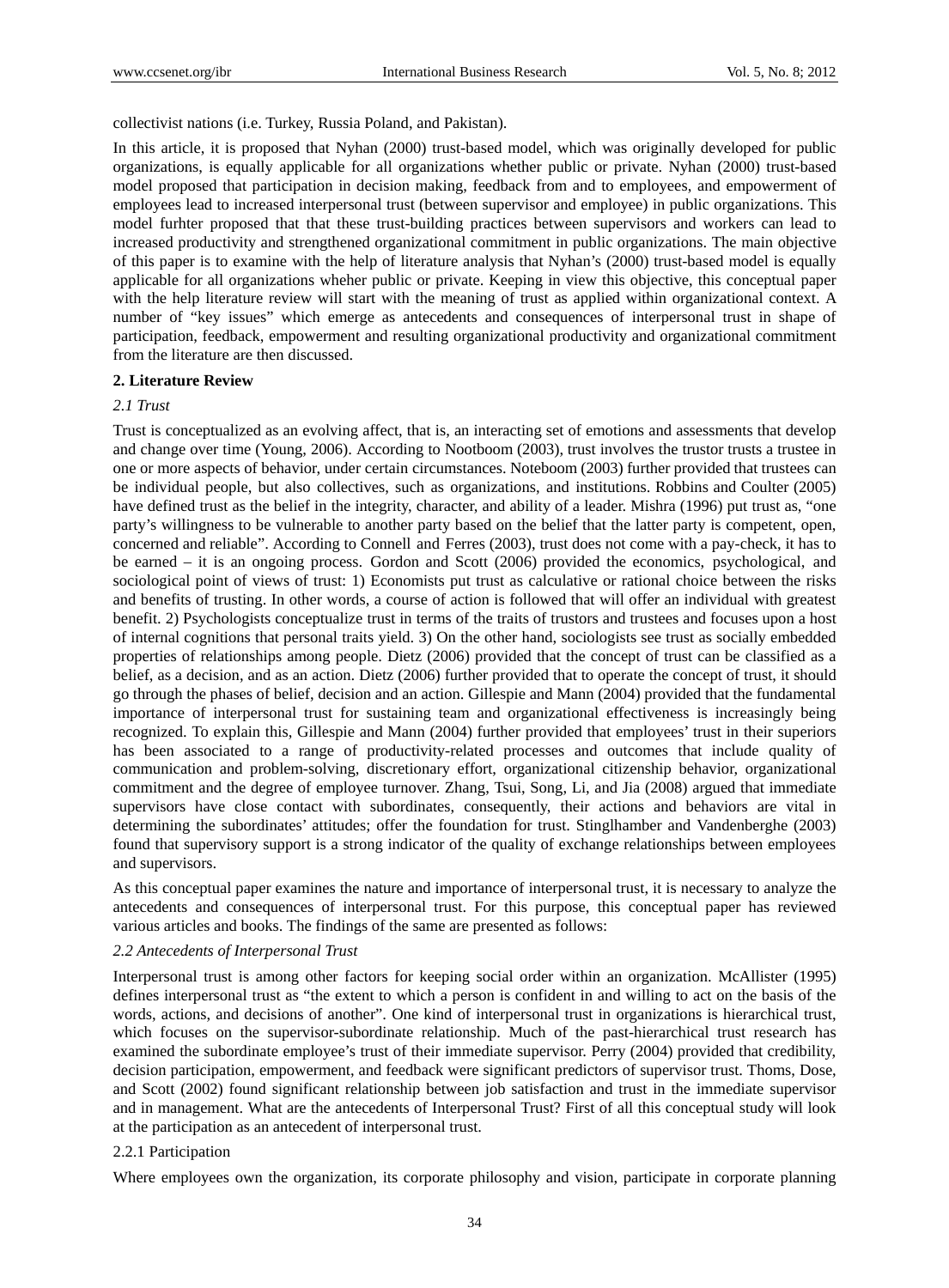and decision making, in that organization, sense of participation among the employees is at its peak. Wech (2002) provided that today conditions of being a competitor are to make arrangements for employees participate into the management and to create a trustful environment for their actively engagement into the management. According to Bijlsma and Koopman (2003), trust in leaders was found to be significantly related to participative decision making and meeting expectations of followers. Ladd, Travaglione, and Marshall (2006) found that participation in decision making appears to promote job satisfaction and commitment, whereas task variety and work effort foster participation. Wang (2003) provided that employee participation in decision making has been widely advocated as a means of increasing organizational effectiveness. Wang (2003) further provided that on one hand, employee participation in decision making played a critical role behind high productivity, ability, and the advancement of employee motivation and commitment. On the other hand, it permits management to gain benefit from employees' knowledge, expertise, and experience. Regarding trust-participative decision making relationship, Wang (2003) provided that trust in subordinates is regarded to be closely related to managerial willingness to utilize participative decision-making processes. Wang (2003) further asserted that it is important to understand how managers' trust influence their willingness to encourage employee participation under certain circumstances.

Now, this study will look at the second variable of the antecedents of interpersonal trust e.g., feedback.

#### 2.2.2 Feedback

Robbins and Coulter (2005) have defined feedback as "the degree to which carrying out work activities required by a job results in the individual's obtaining direct and clear information about his or her performance". Coates (1996) argued that to create trust, you need to establish procedures to protect participants and let everyone know what they are. Knippen (1996) has mentioned the benefits of feedback such as meeting the boss's expectations better; better performance; an employee will have to come to boss less frequently with problems, questions or decisions; or having a more satisfied employee. Steelman and Rutkowski (2004) found that employees are more inclined to develop their job performance based on unfavorable feedback when the feedback source is considered to be credible, the feedback is of high quality and the feedback is given in a thoughtful manner. DeNisi and Kluger (2000) provided that performance feedback is an important factor behind high job satisfaction and motivation. DeNisi and Kluger (2000) further asserted that numerous decision-making and career development models contain a feedback loop highlighting that individuals learn on the basis of receiving feedback on their performance. Without monitoring, proper feedback cannot be provided and there is interaction between trust and monitoring to procure cooperation in interpersonal and inter-organization relations. To facilitate this discussion, Ferrin, Bligh, and Kohles (2007) provided that parties may rely on trust, monitoring, or some combination of the two to procure cooperation. Ferin et al. (2007) further suggested that trust and monitoring jointly and independently contribute to cooperation.

Third component under the discussion of antecedents of organizational trust is empowerment and research findings on this important variable are provided as under:

#### 2.2.3 Empowerment

If the employees are provided opportunities for autonomy, choice, responsibility, and participation in decision making in organizations, they are said to be empowered by their superiors. Empowerment involves increasing the decision-making discretion of workers (Robbins & Coulter, 2005). Chiang and Jang (2008) put empowering employees equal to understanding the needs and capabilities of employees, trusting them, and helping them to maximize their fulfillment while pursuing organizational goals. According to Chiang and Jang (2008), possible components of empowerment may involve individual employee perceptions, job structure and work environment, organizational structure and culture, managerial commitment and leadership, and training and reward systems. Bartram and Casimir (2007) found that empowerment played an important role in influencing organizational commitment and job satisfaction. Bartram and Casimir (2007) further found that as an important factor of empowerment, supervisory support has significant positive impact on job satisfaction. Tzafrir's (2004) study found a significant and positive influence of empowerment as one of the determinants of employees' trust in their managers. Klidas, Antonis, Berg and Wilderom's (2007) study that was conducted within the context of 16 luxury hotels in seven European countries found that customer-oriented culture and empowering management style are significantly correlated with behavior of empowered employees during the delivery of service to customers. Henkin and Moye (2006) in their study found that employees who feel empowered in their work environment tend to have higher levels of trust in their managers.

Now, this study will look at the consequences of interpersonal trust.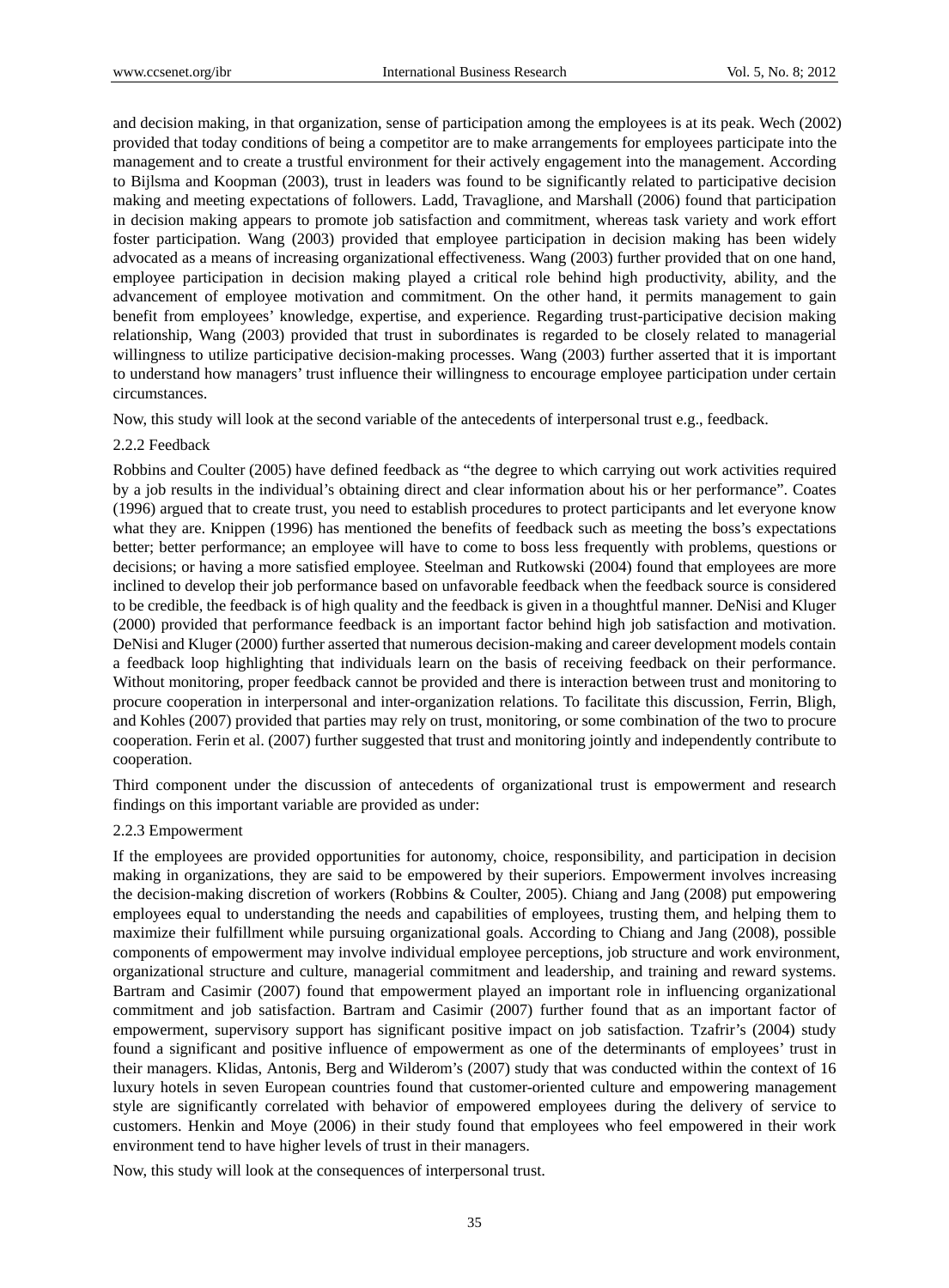# *2.3 Consequences of Trust*

Research findings of Ladd et al. (2006) found that employees' participation in decision making increases autonomy, job satisfaction and affective commitment. Ladd et al. (2006) further concluded that affectively committed employees demonstrate more job satisfaction, work effort and pay more attention to their rewards. In this part of the study, productivity and organizational commitment, which are the consequences of trust, will be examined.

# 2.3.1 Productivity

Organizational productivity is the overall output of goods or services produced divided by the inputs needed to generate that output and resultant effectiveness can be measured through knowing that how appropriate organizational goals are and how well an organization is achieving those goals (Robbins & Coulter, 2005). Trust is one of the key words for organizational productivity. It rests of how trustworthiness is your organization in the past years; people believe in your promise trustworthy (Augistine, 1995). Chiang and Jang (2008) found that supportive leadership behavior has a significant impact on managerial trust and organizational culture that as a result encourage psychological empowerment in Taiwan's hotel companies. An empirical study of Luo (2002) suggests that trust plays a stronger role in improving international strategic alliances performance such as sales and profitability. In Liu, Magjuka, and Lee's (2008) study, the results suggest that team structure is strongly associated with team performance, whereas trust and a collaboration conflict management style contribute to teamwork satisfaction. In Thoms, Dose, and Scott's (2002) study, it has found that accountability to both coworkers and management was positively related to trust in supervisors and managers. In an empirical study of Erdem and Zen (2003), the results show that teams with high levels of trust perform better and recommends that trust should be a primary value of the organizational culture. Costigan et al. (2007) report that increased trust is crucial to the firm's success, providing the necessary coordination of its human resources to implement its business strategy.

Now this paper is going to discuss the research findings on organizational commitment, which is the last variable as consequences of organizational trust in this study.

## 2.3.2 Organizational Commitment

Robbins and Coulter (2005) put organizational commitment as the degree to which an employee identifies with a particular organization and its goals and wishes to maintain membership in the organization. Brewer (1996) defined organizational commitment as the relative strength of an individual's identification with and involvement in a particular organization. Bambacas (2008) found that committed employees are believed to be more productive and less likely to quit, more dependable, perform better, produce more and are more involved. Pratt (1998) provided that organizational commitment is often associated with, how happy or satisfied am I with my organization. Stinglhamberi and Vandenberghe (2003) found that affective commitment to the supervisor was found to completely mediate the effect of perceived supervisor support on turnover. In Costa's (2003) study, work team trust appeared strongly related with team member's attitudes towards the organization. Tan and Tan (2000), in their study show that organizational trust is in positive relationship with organizational commitment and in negative relationship with the intention of leaving organization. In Gilder's (2003) study, it is concluded that contingent workers showed lower commitment to the team and to the organization, and displayed less favorable work-related behaviors than core employees.

## **3. Conclusion**

In this study, with the help of literature review it is concluded that participation in decision making, feedback from and to employees and empowerment of employees lead to high level of trust. This study further concludes that trust-building practices between managers and workers can lead to high productivity and organizational commitment. After literature review done for this purpose, it is clear that Nyhan (2000) trust-based model is a practical model for both public and private organizations. In the light of information obtained from literature review it can be said that by encouraging participation of employees, providing positive feedback and with a true empowerment, it is possible to enhance organizational productivity and commitment in all types of organizations whether public or private. Therefore, consistent with Nyhan (2000), distinction between the factors that contribute to trust and the outcomes of trust, this conceptual paper sheds light on factors that are crucial for creating a trusting atmosphere. In the light of findings obtained from literature review, the trust-based model of Nyhan (figure 1) is proposed equally for both public and private organizations. In this conceptual model, major antecedents of interpersonal trust in shape of participation, feedback and empowerment and consequences of interpersonal trust in shape of productivity and organizational commitment have been shown accordingly.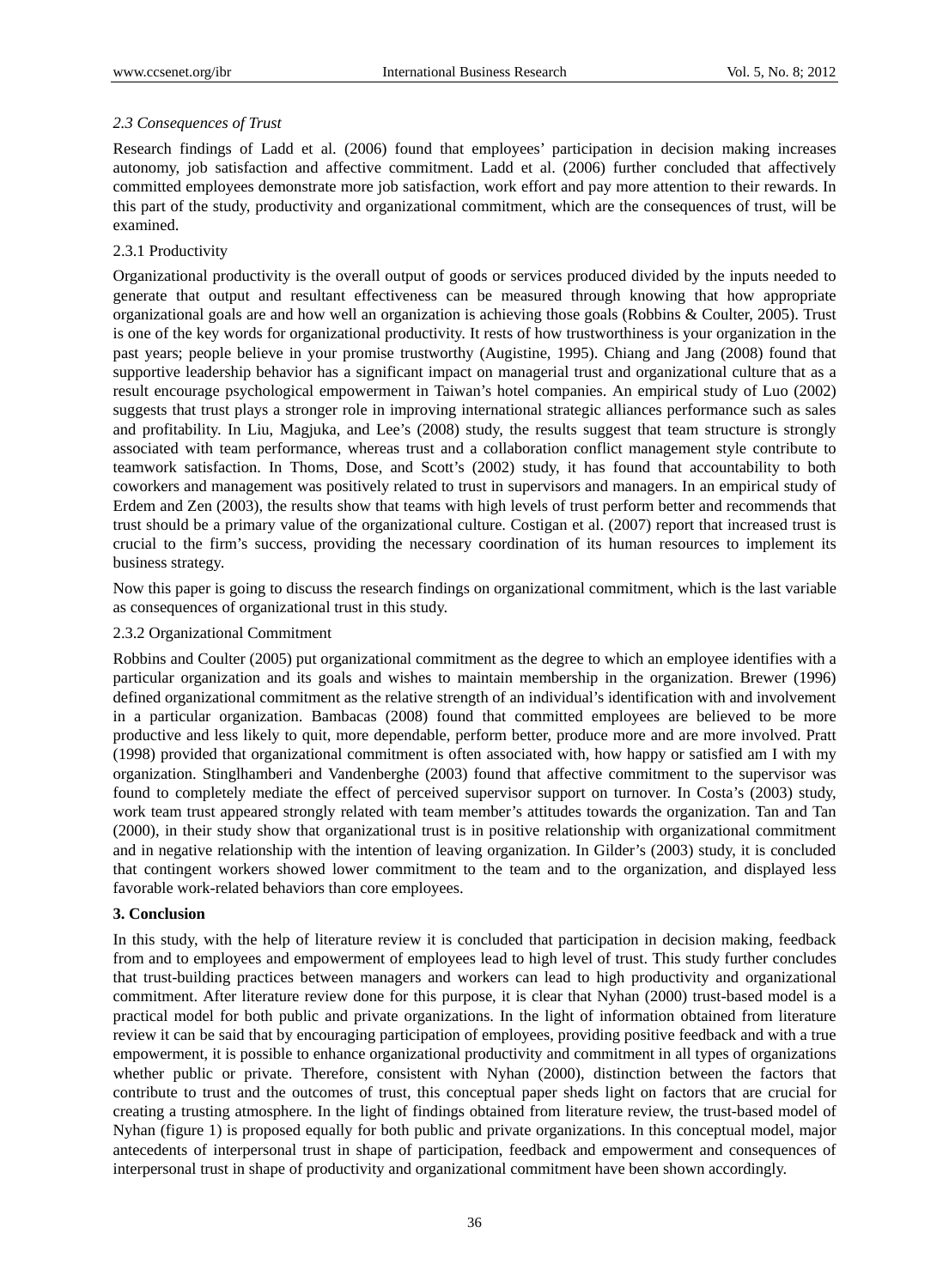

Figure 1. Conceptual Model of Trust by Nyhan-2000

#### **References**

- Ashforth, B. E., Harrison, S. H., & Corley, K. G. (2008). Identification in Organizations: An Examination of Four Fundamental Questions. *Journal of Management, 34*(3), 325-374. http://dx.doi.org/10.1177/0149206308316059
- Atkinson, S., & Butcher, D. (2003). Trust in Managerial Relationships. *Journal of Managerial Psychology, 18*(4), 282-304. http://dx.doi.org/10.1177/0149206308316059
- Augistine, N. R. (1995). Managing the Crisis You Tried to Prevent. *Harward Business Review, 73*(6), 147-158. http://dx.doi.org/ 10.1016/S0267-3649(00)88914-1
- Bambacas, M. (2008). Interpersonal communication skills that enhance organizational commitment. *Journal of Communication Management, 12*(1), 51-72. http://dx.doi.org/10.1108/18363261080001589
- Bartram, T., & Casimir, G. (2007). The relationship between leadership and follower in-role performance and satisfaction with the leader the mediating effects of empowerment and trust in the leader. *Leadership & Organization Development Journal, 28*(1), 4-19. http://dx.doi.org/10.1108/01437730710718218
- Bijlsma, K., & Koopman, P. (2003). Introduction: trust within organizations. *Free University Amsterdam, The Netherlands Personnel Review, 32*(5), 543-555.
- Blois, K. (1998). A trust interpretation of business to business relationships: a case-based discussion. *Management Decision, 35*(5), 302-308.
- Brewer, A. M. (1996). Developing commitment between managers and employees. *Journal of Managerial Psychology, 11*(4), 24-34. http://dx.doi.org/10.1108/02683949610117599
- Chiang, C. F., & Jang, S. C. (2008). The Antecedents and Consequences of Psychological Empowerment: The Case of Taiwan's Hotel Companies. *Journal of Hospitality & Tourism Research, 32*(1), 40-61. http://dx.doi.org/10.1177/1096348007309568
- Coates, D. E. (1996). Multi-source feedback: seven recommendations. *Career Development International, 1*(3), 32-36.
- Connell, J., & Ferres, N. (2003). Engendering trust in manager-subordinate relationships Predictors and outcomes. *Personnel Review, 32*(5), 569-587. http://dx.doi.org/10.1108/00483480310488342
- Costa, A. C. (2003). Work team trust and effectiveness. *Personnel Review, 32*(5), 605-622. http://dx.doi.org/10.1108/00483480310488360
- Costigan, R. D., Insinga, R. C., Berman, J. J., Ilter, S. S., Kranas, G., & Kureshov, V. A. (2006). A Cross-Cultural Study of Supervisory Trust. *International Journal of Manpower, 27*(8), 764-787. http://dx.doi.org/10.1108/01437720610713549
- DeNisi, A., & Kluger, A. (2000). Feedback effectiveness: can 360-degree appraisals be improved?. *Academy of Management Executive, 14*(1), 129-139. http://dx.doi.org/10.5465/AME.2000.2909845
- Dietz, G. (2006). Measuring trust inside organizations. *Personnel Review, 35*(5), 557-588. http://dx.doi.org/10.1108/00483480610682299
- Erdem, F., & Zen, J. (2003). Cognitive and affective dimensions of trust in developing Team performance. *Team Performance Management*: *An International Journal, 9*(5/6), 131-135.
- Ferrin, D. L., Bligh, M. C., & Kohles, J. C. (2007). Can I Trust You to Trust Me? A Theory of Trust, Monitoring, and Cooperation in Interpersonal and Intergroup Relationships. *Group and Organization Management,*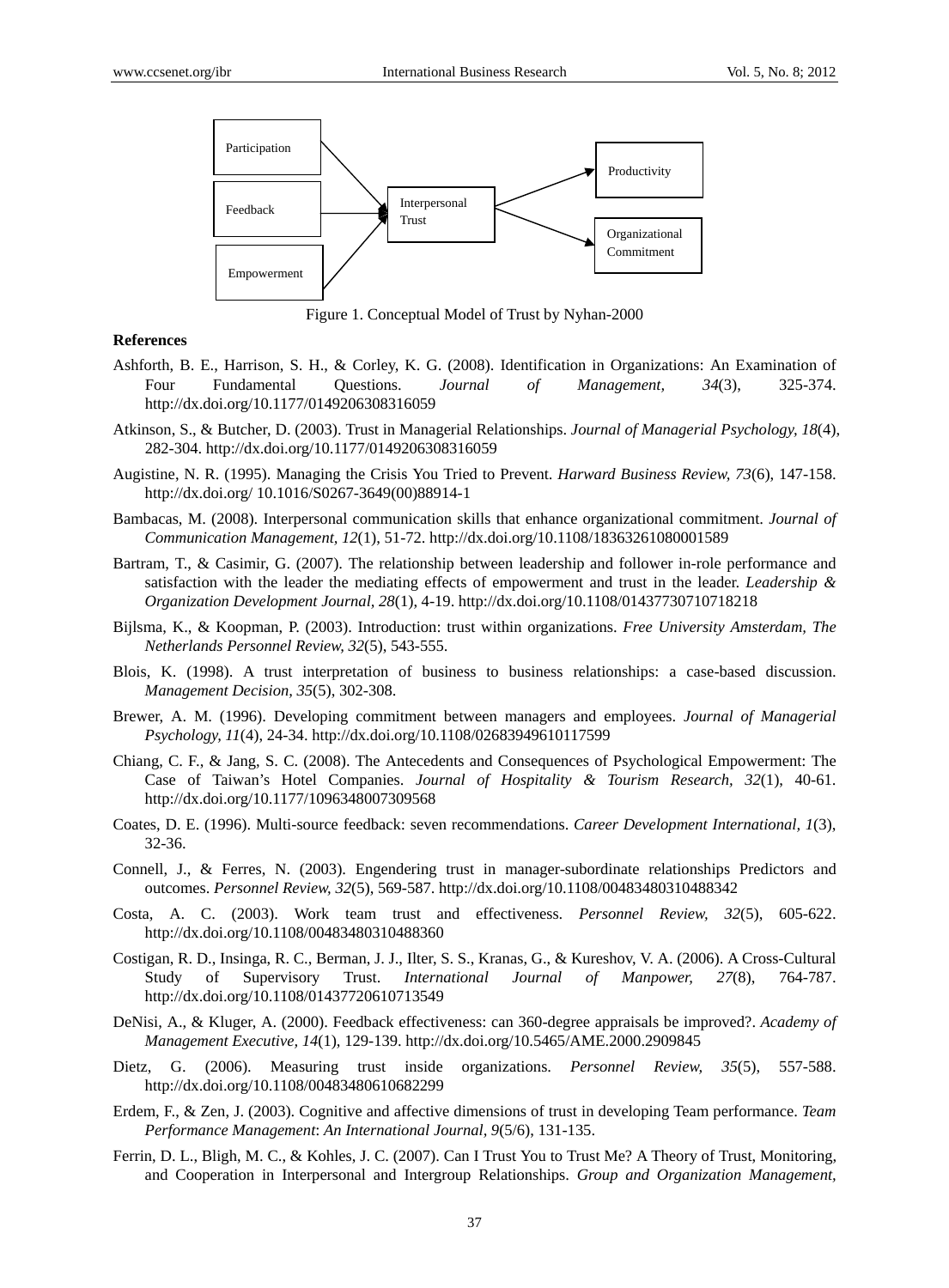*32*(4), 465-499. http://dx.doi.org/10.1177/1059601106293960

- Gilder, D. D. (2003). Commitment, trust and work behavior: The case of contingent workers. *Personnel Review, 32*(5), 588-604. http://dx.doi.org/10.1108/00483480310488351
- Gillespie, N. A., & Mann, L. (2004). Transformational leadership and shared values: the building blocks of trust. *Journal of Managerial Psychology, 19*(6), 588-607. http://dx.doi.org/10.1108/02683940410551507
- Gordon, & Scott, R. (2006). The role of interpersonal trust and vigilance in the process of entrepreneurial opportunity recognition using social networks. In Gillin, L. Murray (Ed.), *Regional Frontiers of Entrepreneurship Research* (pp. 42-61). Swinburne University of Technology, Melbourne, Unitec, Auckland.
- Henkin, A. B., & Moye, M. J. (2006). Exploring associations between employee empowerment and interpersonal trust in managers. *Journal of Management Development, 25*(2), 101-117. http://dx.doi.org/10.1108/02621710610645108
- Klidas, Antonis, Peter T. van den Berg, & Celeste, P. M. Wilderom. (2007). Managing employee empowerment in luxury hotels in Europe. *International Journal of Service Industry Management, 18*(1), 70-88. http://dx.doi.org/10.1108/09564230710732902
- Knippen, J. T., & Green, T. B. (1996). How to get feedback from your boss. Employee Counseling Today. *The Journal of Workplace Learning, 8*(5), 13-16. http://dx.doi.org/10.1108/13665629610127744
- Ladd, B. S., Travaglione, A., & Marshall, V. (2006). Causal inferences between participation in decision making, task attributes, work effort, rewards, job satisfaction and commitment. *Leadership & Organization Development Journal, 27*(5), 399-414. http://dx.doi.org/10.1108/01437730610677990
- Liu, X., Magjuka, R., & Lee, S. (2008). An Examination of the Relationship among Structure, Trust, and Conflict Management Styles in Virtual Teams. *Performance Improvement Quarter, 21*(1), 77-93. http://dx.doi.org/10.1002/piq.20016
- Luo, Y. (2002). Building Trust in Cross-Cultural Collaborations: Toward a Contingency Perspective. *Journal of Management, 28*(5), 669-694. http://dx.doi.org/10.1177/014920630202800506
- McAllister, D. J. (1995). Affect- and cognition-based trust as foundations for interpersonal cooperation in organizations. *Academy of Management Journal, 38*(1), 24-59. http://dx.doi.org/10.2307/256727
- Mishra, A. K. (1996). Organizational responses to crisis: the centrality of trust. In Kramer, A. M. & Tyler, T. R. (Eds.), *Trust in Organizations* (pp. 262-87). Thousand Oaks, CA: Sage.
- Nooteboom, B. (2003). Learning to Trust. Paper for Symposium *La structure cognitive de la confiance*, Ecole des Hautes Etudes en Sciences Sociales, Paris, 25-27 September.
- Nyhan, R. C. (2000). Changing the Paradigm: Trust and its Role in Public Sector Organizations. *American Review of Public Administration, 30*(1), 87-109. http://dx.doi.org/10.1177/02750740022064560
- Perry, R. W. (2004). The Relationship of Affective Organizational Commitment with Supervisory Trust. *Review of Public Personnel Administration, 24*(2), 133-149. http://dx.doi.org/10.1177/0734371X03262452
- Pratt, M. G. (1998). To be or not to be? Central questions in organizational identification. In D. A. Whetten & P. C. Godfrey (Eds.), *Identity in organizations: Building theory through conversations* (pp. 171-207). Thousand Oaks, CA: Sage.
- Robbins, S. P., & Coulter, M. (2005). *Management* (8th ed.). Printice-Hall.
- Steelman, L. A., & Rutkowski, K. A. (2004). Moderators of employee reactions to negative feedback. *Journal of Managerial Psychology, 19*(1), 6-18. http://dx.doi.org/10.1108/02683940410520637
- Stinglhamberi, F., & Vandenberghe, C. (2003). Organizations and supervisors as sources of support and targets of commitment: a longitudinal study. *Journal of Organizational Behavior, 24*, 251-270. http://dx.doi.org/10.1002/job.192
- Tan, H. H., & Tan, C. S. (2000). Toward the differentiation of trust in supervisor and trust in organization. *Genetic social General Psychology Monographs, 126*(2), 241-60.
- Thoms, P., Dose, J. J., & Scott, K. S. (2002). Relationships between Accountability, Job Satisfaction, and Trust. *Human Resource Development Quarterly, 13*(3), 307-323. http://dx.doi.org/10.1002/hrdq.1033
- Tzafrir, S. S. (2004). The consequences of emerging HRM practices for employees' trust in their managers.